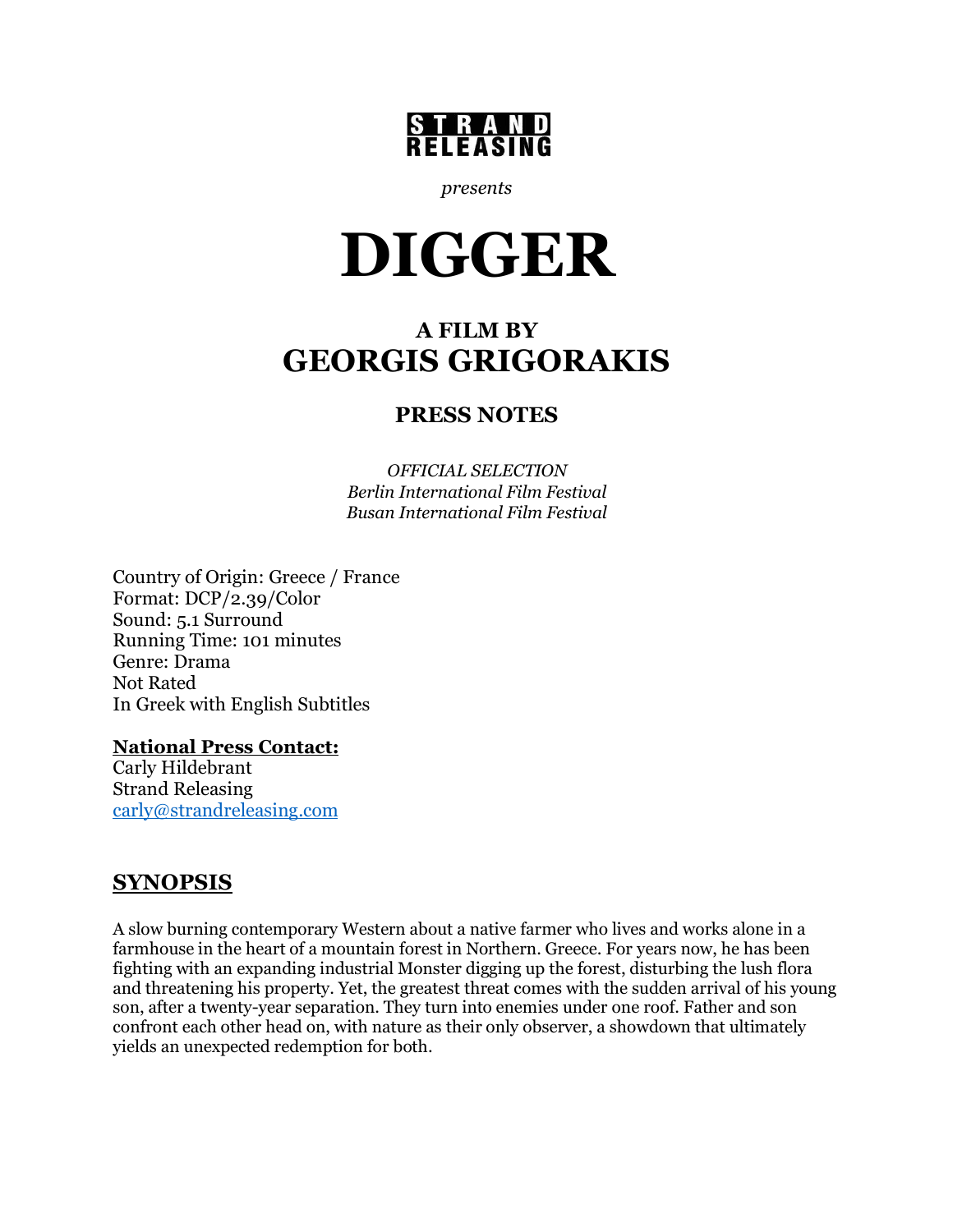# **DIRECTOR'S NOTE**

*Digger* is an archetypal story about the eternal Father-Son conflict, with social and political undertones. Centered around fatherhood and adulthood, it also examines the primordial conflict between Man and Nature with its undercurrents of guilt, regret, and acceptance.

The common thread to both conflicts (Father-Son, Man-Nature) is the respect toward future generations. The relationship between parents and their offspring mirrors the relationship between humans and nature. The Father, a farmer, identifies with his horse and doggedly defends his kinship with his habitat. The Son, an unemployed motocross rider, guards a perfunctory relationship to the modern world.

Our heroes' adversary relationship becomes a reflection vehicle on contemporary Greek society and its machismo, torn apart by a profound identity crisis within capitalism's advance.

In contrast with traditional Westerns, the landscape is wet and cold. However, the inner landscape of our protagonists is boiling hot. Both dig deep into the mud to explore what is "Home" and where one belongs. The climax remains raw, with a twisted sense of redemption.

# **DIRECTOR BIO – GEORGIS GRIGORAKIS**

Georgis was born and raised in Greece. He studied Social Psychology in the UK before he completed an MA in Directing Fiction at the National Film and Television School (NFTS) in 2012. Since 2007, he has been writing and directing short films, which have garnered critical acclaim, have been screened in more than 100 international festivals worldwide and won over 20 awards. His shorts have been distributed theatrically in France and Greece, as well in international TV channels and DVD magazines and VOD (http://www.georgisgrigorakis.com/films/).

Digger is his first feature. IT was developed through Nipkow, Cannes Cinefondation Residency, and the Sundance Screenwriters workshop. It is produced by fellow director and producer Athina Rachel Tsangari (Haos Film, GR), co-produced by Gabrielle. Dumon (Le Bureau, FR) and executive produced by Christos V. Konstantakopoulos (Faliro House, GR) and Michael Weber (Match Factor, DE), who also represents the film for international sales.

#### **FILMOGRAPHY**

2007: *And me for myself (short)* 2010: *Reverse (short)* 2012: *Revolving (short)* 2014: *45 Degrees (short)* 2019: *Digger*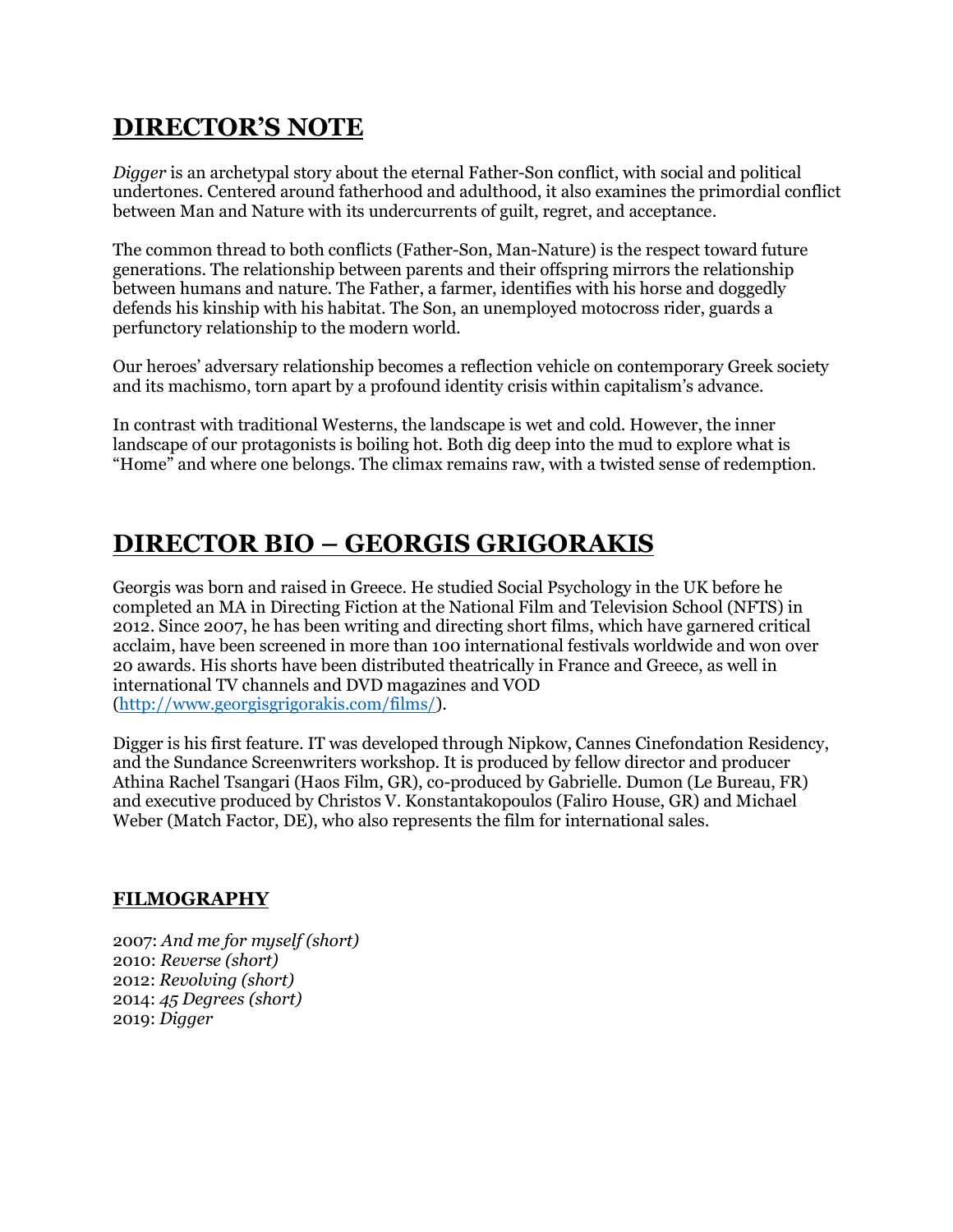# **MAIN CAST BIOS**

#### **VANGELIS MOURIKIS**

Vangelis Mourikis is one of the most prominent Greek actors of his generation. He studied in Australia where he did his first works. In 1990s he returned to Greece and devoted himself to independent cinema. He has won five awards for both leading and supporting roles. He has collaborated with many notable directors of new Greek cinema such as Thodoros Maragos, Yannis Economides, Nikos Grammatikos, Pantelis Voulgaris, Athina Rachel Tsangari and others.

#### **ARGYRIS PANADAZARAS**

Argyris Panadazaras was born in Volos in 1988. He graduated from the National Theatre Drama School in 2010. In 2016, he was awarded with the "Dimitris Horn" Best Young Actor Award. He is the founder and artistic director of the production company "Momentum". Argyris has worked with the Greek National Theatre, Picolo Theatro di Milano, the Onassis Cultural Center, the Thessaloniki Concert Hall, the Athens and Epidaurus Festival, the Piraeus Municipal Theatre, "Nea Skini" Lefteris Vogiatzis Theatre, Porta and Vasilakou Theatre & Volos Municipal Theatre. He has performed in five plays at the Ancient Theatre of Epidaurus.

#### **SOFIA KOKKALI**

Sofia Kokkali was born in Greece and graduated from the Greek National Theatre in 2012. She shares her creative time both in cinema and in theater. She stars in numerous films including *Thread* (2017) by Alexander Voulgaris that was nominated for Best Director in Los Angeles Film Festival and won the Best Actress Award in Helenic Film Festival, *Hector Malot: The Last Day of the Year* (2018) by Jacqueline Lentzou that won the Leica Cine Discovery Award in Festival de Cannes, Semaine de la Critique and among others the Best Actress Award in Redline International Film Festival, Basta Fest and Athens International Film Festival. Her latest work includes *Winona* (2019) that premiered at the 35<sup>th</sup> Warsaw Film Festival, *Pari* (2019) a coproduction of Greece, France, Netherlands and Bulgaria, *Digger* (2021) and *Selene, 66 Questions*, again by Jacqueline Lentzou that premiered in 2020. She has played in numerous theatrical plays on stages in Greece, Europe and New York.